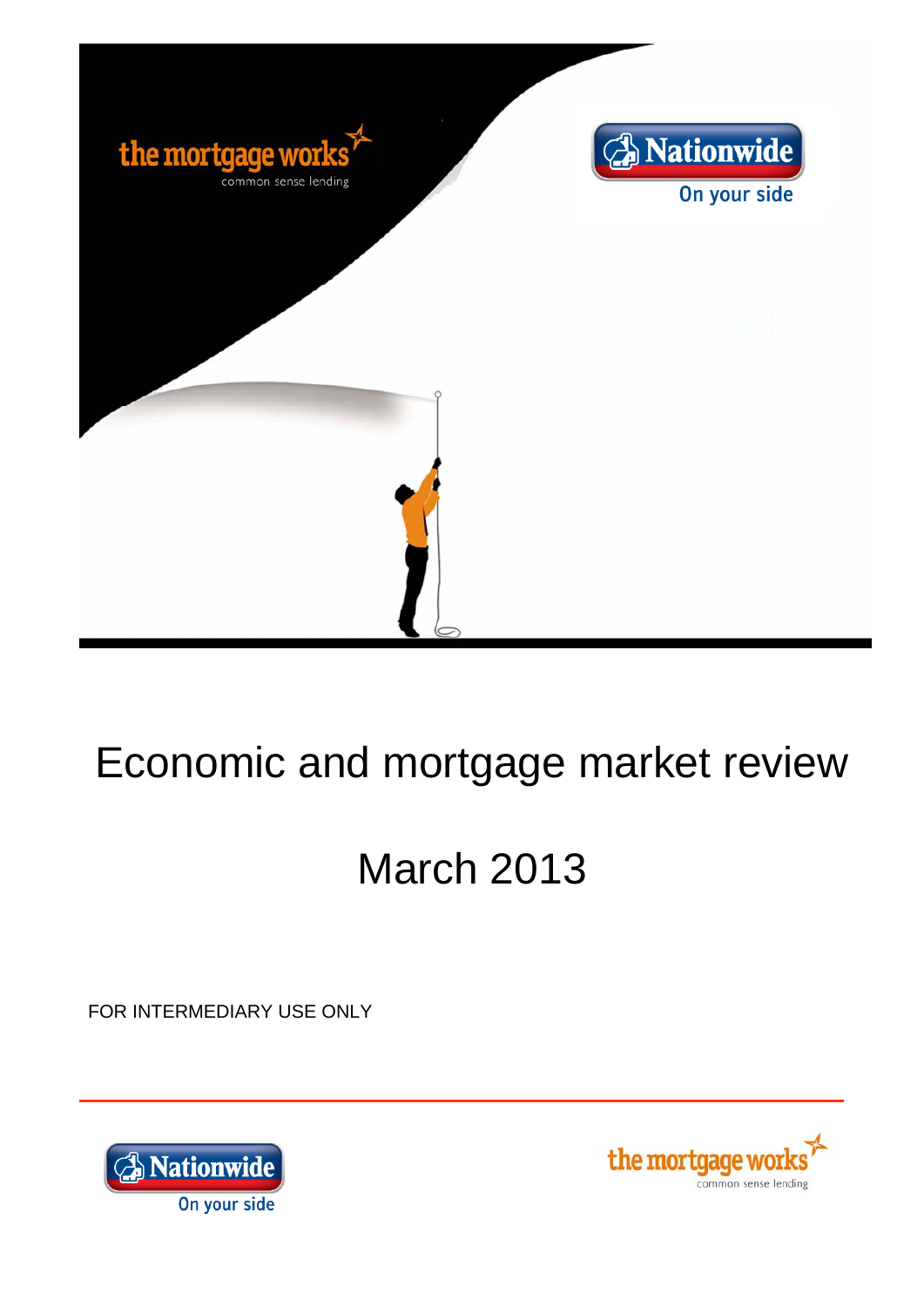# **Economy**

### **Bank of England still divided over stimulus funds**

Members of the Bank of England's rate-setting committee remain divided over whether to inject more stimulus money into the UK economy, minutes of its March meeting have revealed. For the second month, three members, including Sir Mervyn King, voted to extend the quantitative easing scheme. However, they were again outvoted by the six others.

One member of the MPC also raised concerns about the continuing weakness of the pound, which has fallen by as much as 8% against the dollar since the start of the year because of fears about the weakness of the UK economy. Ian McCafferty warned that a further fall in sterling could raise inflation, which might have "damaging" consequences.

As expected, the MPC decided to keep interest rates at 0.5%, which they have been since March 2009. (BBC 20/3)

#### **UK unemployment rises to 2.52m**

Unemployment rose by 7,000 to 2.52 million between November and January. The number of people claiming Jobseeker's Allowance in February fell by 1,500 to 1.54 million, the lowest level since June 2011, the Office for National Statistics (ONS) said. Despite the unemployment rise, the overall figure held at 7.8%.

The number of young people aged 16-24 without a job rose to 993,000 over the three months, taking the youth unemployment rate to 21.2%. Unemployment is still 152,000 lower than a year ago, while private sector employment rose by 151,000 to 24 million over the three months.

Workers' average earnings rose 1.2% over the three months, compared to the same period in 2011- 12 (BBC 20/3)

#### **UK inflation rate nudged up to 2.8% by rising fuel costs**

UK consumer price inflation (CPI) rose to 2.8% in February, thanks to in part to rising energy prices, according to official figures from the ONS. The headline rate of retail price index (RPI) inflation fell to 3.2% in February, from 3.3% in January (BBC 19/3)

#### **UK services sector grew in January**

The UK's services sector grew at its fastest pace for five months in January, raising hopes that the economy will avoid falling back into recession. Output rose by 0.3% in January from December, the ONS said. Compared with a year earlier, the services sector - which makes up more than threequarters of the UK's annual economic output - rose 0.8%. The largest contributions came from transport and financial services. (BBC 28/3)



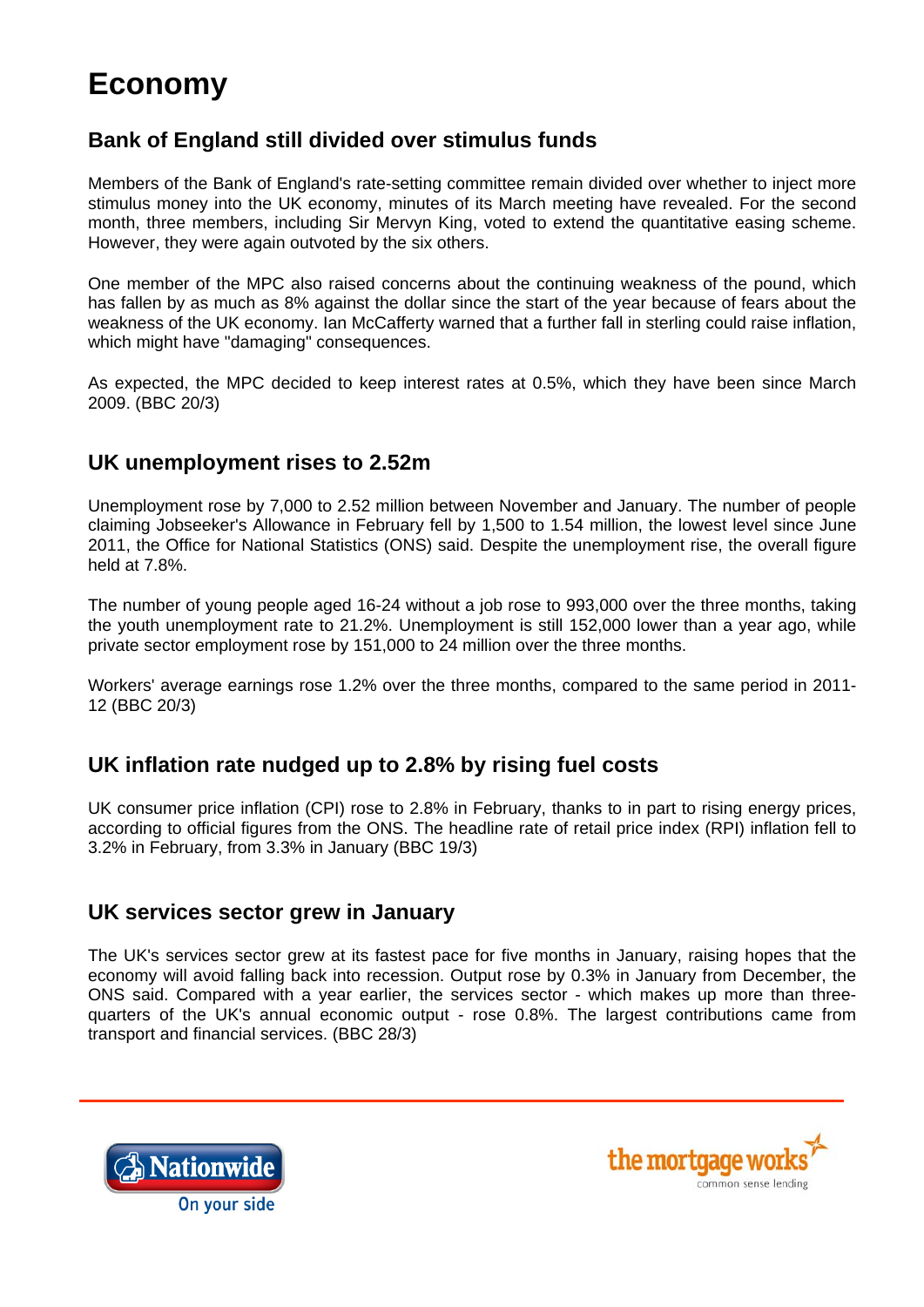# **The UK is set to avoid falling back into recession**

The UK is set to avoid falling back into recession, according to the British Chamber of Commerce. It believes a strong performance by Britain's service industries during the first three months of the year has kept the economy growing. The weakness of the pound has also given exports a boost, it said. The BCC's survey of more than 7,000 firms also showed improvements in the manufacturing sector, although employment had weakened. (BBC 2/4)

#### **Retail sales bounce back in February**

Retail sales rose 2.1% in February compared with January, when bad weather was blamed for keeping sales low. The ONS said the rise was thanks to sales in computers and technology, and goods bought online. Sales were up 2.6% compared with February last year. (BBC 21/3)

#### **Construction output drops in January**

The output of the UK's construction sector dropped sharply in January from a year earlier. Construction output for the month was down 7.9% compared with January 2012, according to the ONS. The figures suggest the sector is continuing to struggle in the UK's tough economic climate. Construction accounts for just 7% of the UK economy, but the sector's troubles have been a drag on growth. Last year, its poor performance was blamed for helping to push the economy back into recession. The figure for the three months from November to January painted an even grimmer picture. Construction output was down more than 10% compared with a year earlier, with output totalling £6.7bn. (BBC 8/3)

#### **Manufacturing activity falls again**

Britain's manufacturing activity shrank for a second consecutive month in March, a survey showed, leaving the country's more resilient services sector as the best hope of avoiding a new recession. The Markit/CIPS manufacturing purchasing managers' index came in at 48.3, only slightly above February's surprisingly poor reading of 47.9, and a touch weaker than the consensus forecast. (Reuters 2/4)

## **Budget Key points**

- Growth forecast for 2013 halved to 0.6% from 1.2% in December
- Office for Budget Responsibility (OBR) watchdog predicts UK will escape recession this year
- Growth predicted to be 1.8% in 2014; 2.3% in 2015; 2.7% in 2016 and 2.8% in 2017.
- Limit at which people start paying tax to be raised to £10,000 in 2014 a year earlier than planned
- Shared equity schemes extended, with interest-free loans for homebuyers up to 20% of value of new-build properties
- Bank guarantees to underpin £130bn of new mortgage lending for three years from 2014
- Corporation tax to be cut from 21% to 20% in 2015
- Bank remit to be changed to focus on growth as well as inflation (BBC 20/3)



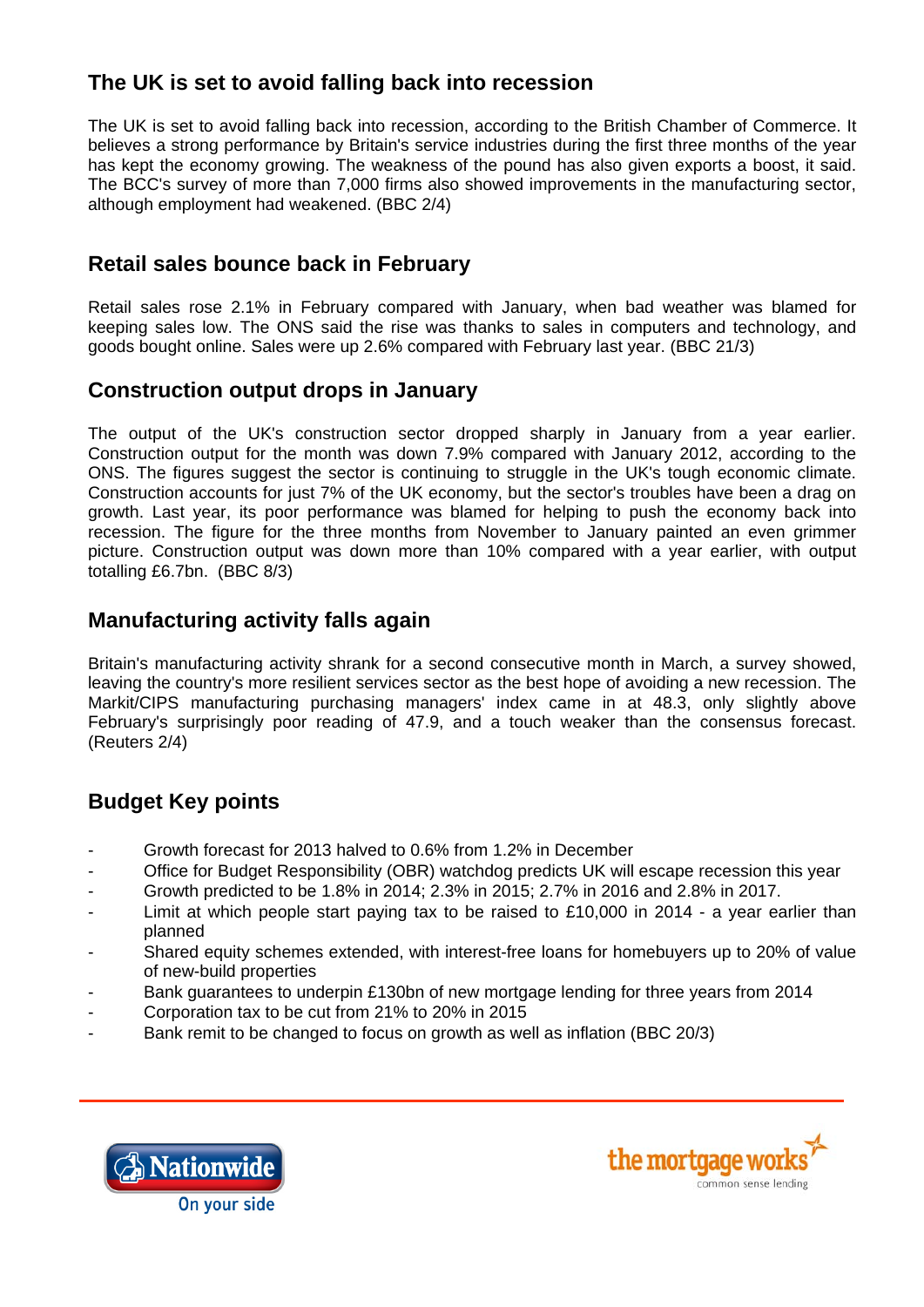# **Mortgage advances down slightly in February**

Seasonally adjusted house purchase approvals fell slightly to 51,700 cases in February, from 54,200 in January. There was a slight pick up in remortgage activity from 25,800 to 26,800 cases.

Gross advances softened to £10.4bn, from £11.5bn in January. (Nationwide analysis of BoE figures)

| <b>House Price Indices</b> | Monthly % Change in Prices |        |        |     |          |
|----------------------------|----------------------------|--------|--------|-----|----------|
|                            | Dec                        | Jan.   | Feb    | Mar | Yr on Yr |
| Nationwide                 | $-0.1$                     | +0.5   | $+0.2$ | 0.0 | +0.8     |
| <b>Halifax</b>             | +1.0                       | $-0.2$ | $+0.5$ | n/a | $+1.9$   |
| <b>HMLR</b>                | $+0.8$                     | +1.0   | +0.2   | n/a | +1.0     |

# **UK house prices unchanged in March**

Commenting on the figures, Robert Gardner, Nationwide's Chief Economist, said: "House prices were unchanged between February and March after taking account of usual seasonal effects. However, in annual terms, house price growth moved into positive territory for the first time since February 2012. In recent months buyer demand has been supported by healthy rates of employment growth, as well as the Funding for Lending Scheme, which has helped to reduce mortgage costs and increase credit availability. At the same time housing supply has remained relatively constrained. The outlook for the housing market is unusually uncertain at present, in part because the prospects for the wider economy are unclear, but also as the impact of a number of policy initiatives is hard to gauge." (Nationwide)

# **UK housing market picking up, says Rics**

UK house sales hit their highest level in more than two-and-a-half years in February, but the figures do not signal a housing boom, surveyors say. The number of mortgages on the market has increased by about a third since the launch of the Funding for Lending scheme, which was aimed at encouraging lending by offering cheap funds to mortgage and loan providers.

"It is encouraging to see that the housing market now appears to be picking up across most parts of the UK despite ongoing concerns about the health of the economy," said Peter Bolton King, global residential director at Rics. "This may, in part, be down to the growing availability of mortgage finance through schemes such as Funding for Lending. However, even with activity running at its best level since the middle of 2010, it is still well down on its pre-crisis norm."

The number of homes being sold at present in the UK is about half the total seen in 2007 before the financial crisis hit, according to figures from HM Revenue and Customs. (BBC 12/3)